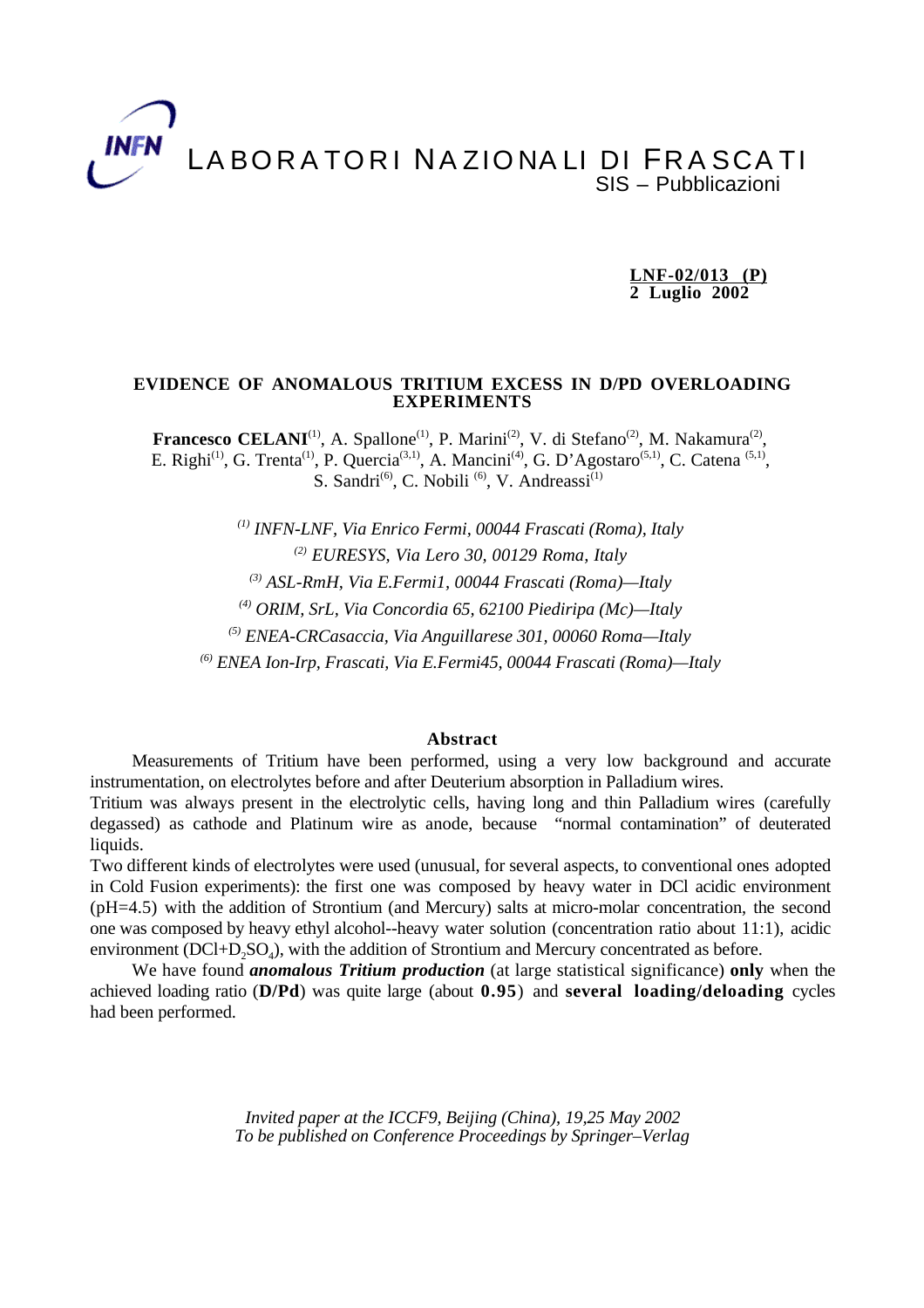## $-2-$

# **1. INTRODUCTION**

In these last months we were testing, at Frascati National Laboratory of National Institute of Nuclear Physics (INFN-LNF), our electrochemical D-Pd loading procedures using two different kind of electrolytes:

- heavy water with small amounts of strontium carbonates and mercury chloride (both in the range of about  $10^{-5} - 10^{-4}$  M):
- heavy ethyl alcohol  $(C_2H_5OD)$  and heavy water (ratio about 11:1) with strontium chloride, sulphuric acid and mercury chloride (all in the same range of about  $10^{-5}$ - $10^{-4}$  M).

We were contemporaneously testing our new calorimetric device (flow calorimeter, about 0.1W resolution) in order to measure eventual excess heat occurred during the loading/overloading processes.

Type b) solution, i.e. alcohol+water, was specially adopted from our group because discovery of 2 new kinds of bacteria living in heavy water. One of these, *Ralstonia* genera (from us named species *detusculanense*, i.e. *de* because deuterium and *tusculanense* because the old, latin, name of Frascati city), was proved to "absorb" even the poisonous Hg ions (as HgCl2) added to the solution in order **to reduce damage of Pd wire due to H, D absorption.**

*We like to notify that both new species of bacteria, discovered in heavy water, were formally registered in June 2000 (accepted 19-JAN-2002) from the properly devoted International Biological Institutions (DDBJ in Japan and NCBI in USA, ref.1, 2).*

 The loading results achieved with both the electrolytes are, at the present, such to determinate a wire resistance variation in the range of  $R/Ro = 1.75 - 1.65$  (D/Pd = 0.91 -- 0.95). We just note that similar loading procedures, performed using light alcohol-water, gave resistance ratio **as good as** 1.1—1.3 and this procedure was *fully reproducible*. Replication experiments has been performed at: Pirelli Labs, Milan-Italy (both electrolytes, ref. 3, 4, 5) and SRI International, Stanford-USA (only electrolyte type "a").

Recently, we have been allowed to use a very sensitive instrument for Tritium measurement (Wallac 1414, WinSpectral v1.20, located at ENEA-Frascati, Ion-Irp radio-protection group) in order to measure the Tritium content in the electrolyte before and after the loading experiments. It is based on the, well known, Liquid Scintillation Counting procedure.

We have presently found quite clear evidences of Tritium in excess in the electrolytes, in particular when the D/Pd ratio was close to *0.95* and *many loading--deloading cycles* have been performed (deloading was accomplished by anodic stripping).

# **2. EXPERIMENTAL TESTS**

# **--- Exp. 1**

Loading test with  $D_2O$  solutions (*max D/Pd ratio 0.93*). Instrumental background, 6 dpm/ml, subtracted.

\* Electrolyte composition (all in  $D_2O$ ):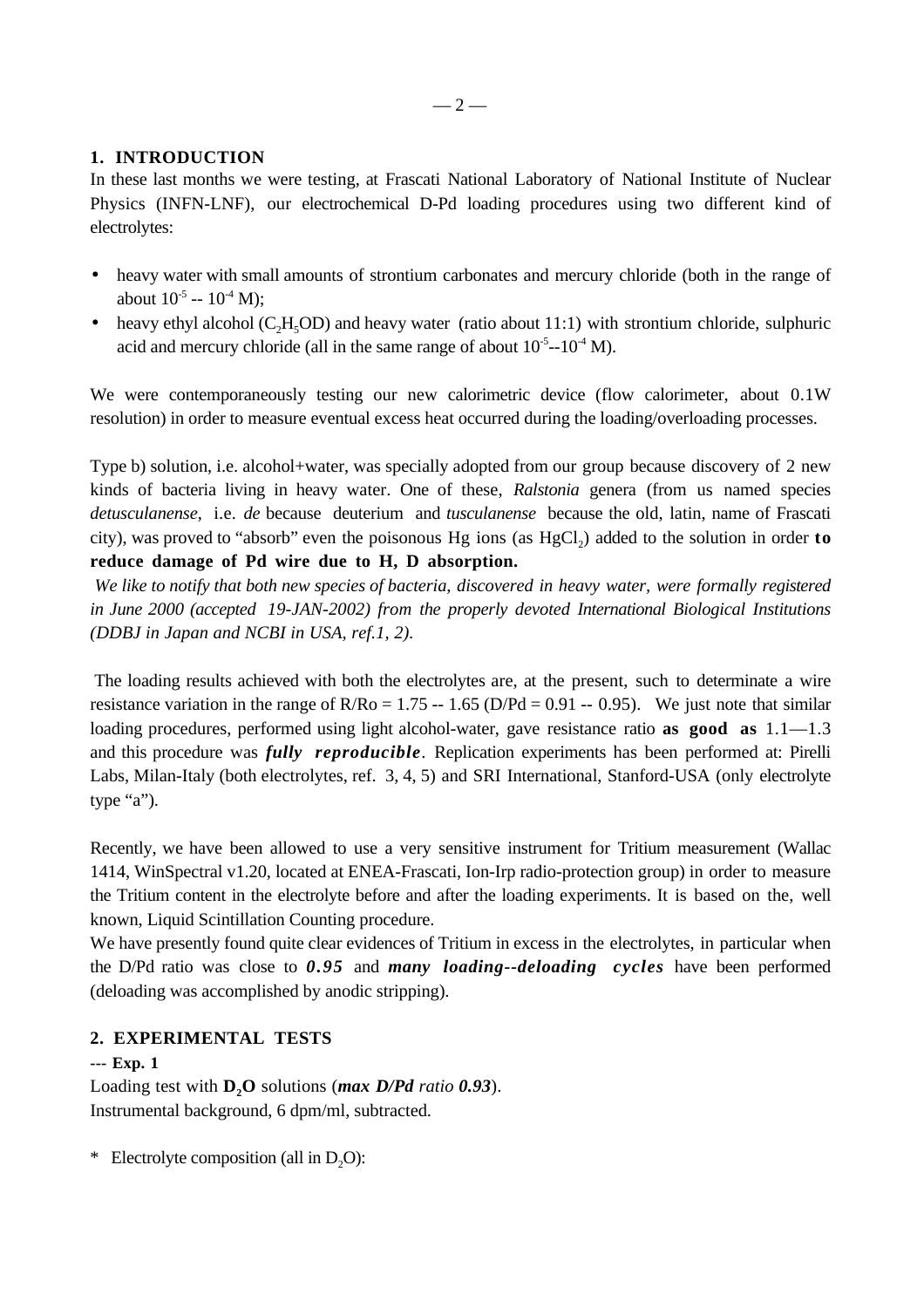$SrCO<sub>3</sub>=17mg$ ;  $SrCl<sub>2</sub>[10<sup>-2</sup>M]=3cc$ ;  $DCl[10<sup>-2</sup>M]=4cc$ ;  $HgCl<sub>2</sub>[10<sup>-2</sup>M]=2cc$ ;  $D<sub>2</sub>O=400cc$ .

- \* Cathode: Pd wire (diameter 100µm, length 15 cm) in central position.
- \* Anode : 4 Pt wires (diameter 1mm) surrounding the central cathode (mean distance between cathode and anodes about 2.5 cm).
- \* Electrolytic current: 10mA.
- *\* Starting Tritium* content in the electrolyte:*244*(+-1%) dpm/ml.
- \* Ten loading-deloading cycles have been performed with the same electrolyte and the same Pd wire.
- \* Deloading was forced by anodic stripping.
- \* Total time of experiment: 4 weeks.
- *\* Final Tritium* content in the electrolyte:*251* (+-1%) dpm/ml.

# **--- Exp. 2**

Loading test #1 with  $C_2H_2OD-D_2O$  solutions (*max D/Pd ratio 0.95*), salts and acids in D<sub>2</sub>O. Instrumental background, 6 dpm/ml, subtracted.

\* Electrolyte composition:

 $SrCl<sub>2</sub><sup>*</sup>6H<sub>2</sub>O=90mg$ ; HgCl<sub>2</sub>[10<sup>-2</sup>M]=5cc; D<sub>2</sub>SO<sub>4</sub>[10<sup>-2</sup>M]=4cc; DCl [10<sup>-1</sup>M]=2cc; Ba(OH)<sub>2</sub> [10-1]  $^2$ M]=1cc;

C<sub>2</sub>H<sub>5</sub>OD=662cc (T=20.3 dpm/ml); D<sub>2</sub>O=51cc (T=219.6 dpm/ml).

- \* Cathode: Pd wire (diameter 50µm, length: 60cm);
- \* Anode: Pt wire (4 twisted, each one 0.1mm diameter). Electrodes geometry: side by side, distance 4 cm.
- \* Electrolytic current: typical  $10mA$  ( $\rightarrow$  J=10mA/cm<sup>2</sup>).
- *\* Starting tritium* content in the electrolyte: **36.45** (+-2%) dpm/ml; *expected (by calculation of tritium*

*content of each component): 34.6 dpm/ml.*

*The starting solution* (C<sub>2</sub>H<sub>5</sub>OD+D<sub>2</sub>O), *before use, was twice distilled and on-line 100nm PTFE filtered*

*( home- made, modified "vacuum distillation" procedure based on "Rotavapor" machine).*

- \* Six loading-deloading cycles performed.
- \* Properly added, according to our previous experience with light ethyl alcohol and water, the 12cc of acid

and salts (detailed in the "electrolyte composition") during electrolysis in order to maximise the loading.

- \* Deloading was forced by long (typically 2 hours at 2mA, 10 minutes "final" at 10mA) anodic stripping.
- \* Total time of experiment: 2 weeks.
- *\* Final tritium* content in the electrolyte**:** *51.85*(+-2%)dpm/ml; *expected : 37.62*

*=> clear evidence of anomalous Tritium increase. <=*

# **--- Exp. 3**

Loading test #2 with  $C_2H_2OD-D_2O$  solutions (*max D/Pd ratio 0.91*), salts and acids in D<sub>2</sub>O. Instrumental background, 5dpm/ml, subtracted.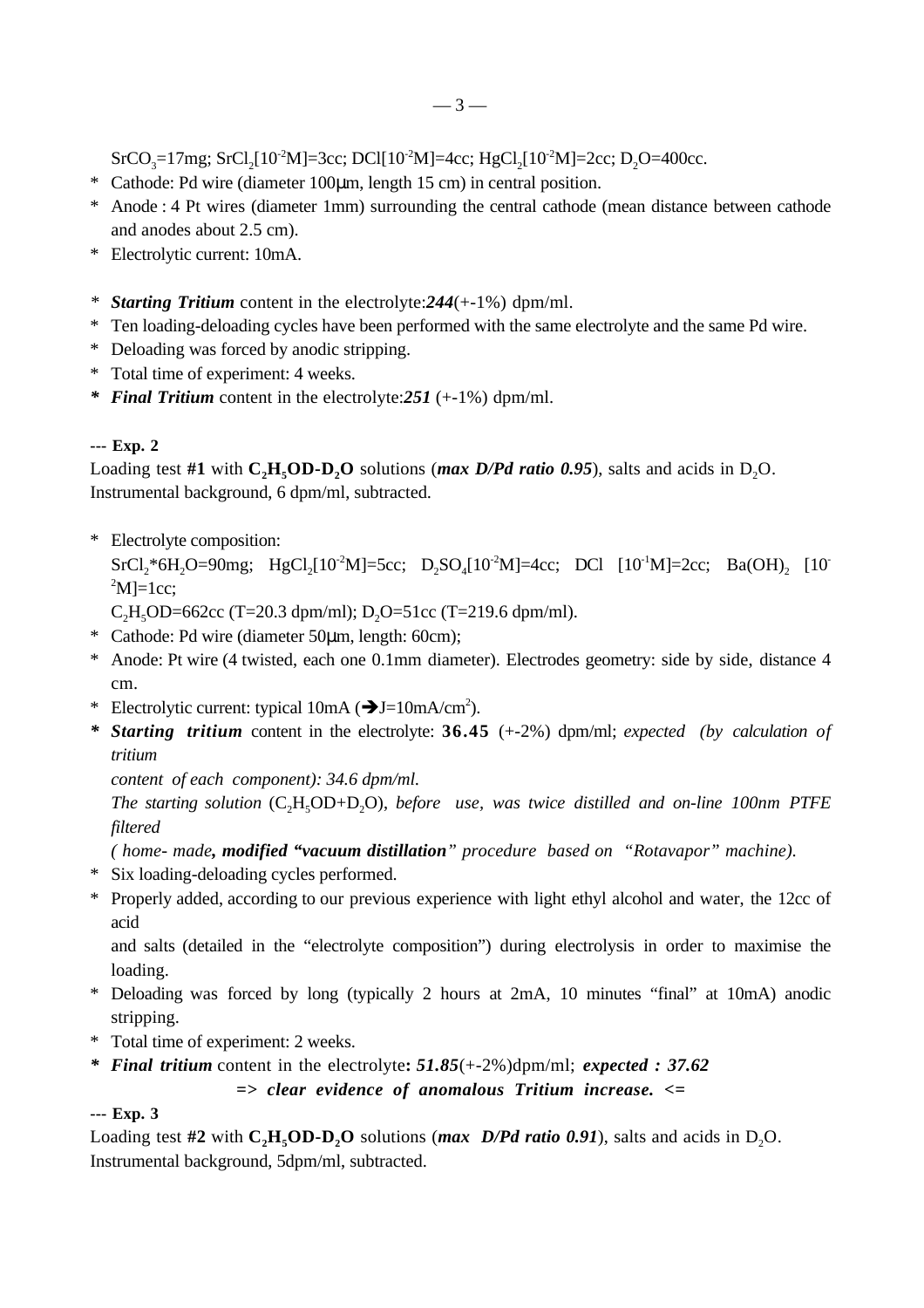- \* Electrolyte composition: SrCl2\*6H2O=90mg; HgCl<sub>2</sub>[10<sup>-2</sup>M]=5cc; D<sub>2</sub>SO<sub>4</sub> [10<sup>-2</sup>M]=4cc; C<sub>2</sub>H<sub>5</sub>OD=662cc; D<sub>2</sub>O=51cc
- \* Same experimental conditions as Exp.#2, but C2H5OD-D2O *not twice distilled and filtered* (used as received)*.*
- *\* Several impurities (because corrosion problem) dissolved in the solution during electrolysis.*
- *\* Starting Tritium* content in the electrolyte: *61.5* (+2%) dpm/ml. The C<sub>2</sub>H<sub>5</sub>OD comes from different batch in respect to Exp. 2).
- \* Added 9 cc of acid /salt as detailed.
- \* One loading-deloading cycle.
- \* No final anodic stripping (wire broken).
- *\* Final Tritium* content in the electrolyte: *45*(+-2%) dpm/ml.

# **3. FURTHER DETAILS and COMMENTS**

# \*\***Degassing**\*\*

\* We recall that the thin Pd wire (50µm), just before electrolysis, was carefully degassed (in order to allow any gas trapped, T included, to escape), in air by Joule heating (from  $20$  to  $700^{\circ}$ C, red colour) cycles.

Current (mA) pattern was as following:

 $0 \rightarrow 10 \rightarrow 50 \rightarrow 10 \rightarrow 100 \rightarrow 10 \rightarrow 200 \rightarrow 10 \rightarrow 300 \rightarrow 10 \rightarrow 350 \rightarrow 10 \rightarrow 400 \rightarrow 10 \rightarrow 450 \rightarrow 10 \rightarrow 500 \rightarrow 10$  $\rightarrow$ 525 $\rightarrow$ 10 $\rightarrow$ 550 $\rightarrow$ 10 $\rightarrow$ 580 $\rightarrow$ 10 $\rightarrow$ 0

- \* The cooling from high to low current was made slowly (several minutes), specially at high values of current, in order to avoid quenching effects of Pd lattice and related stress.
- \* The typical resistance decrease, after proper Joule heating, was 2--3%.

## **\*\*Tritium measurement details\*\***

- \* Tritium measurement made using the Wallac 1400 (EG&G Company), protocol 34 PROCORAD 98. T=20°C. Measuring time=1800sec.
- \* Liquid Scintillation Cocktail: Ultima Gold from Packard. The liquid is specially used for wide range of aqueous and nonaqueous samples, alcohol included.

 No chemiluminescence effect (anyway we waited 4 hours, after preparation, before start of measurements).

- \* Vial: PE, 20ml total, 16ml of Ultima Gold and 4ml of solution to be analysed.
- \* Measured overall efficiency, by calibration with T standards, about 35%.

## **\*\*Pd wire (50**µ**m) measurement details\*\***

- \* Wire resistance measurement by AC method:
- $J=1000$ A/cm<sup>2</sup>;  $v=10$ KHz; Square wave (t<sub>r</sub>, t<sub>f</sub> <10ns).
- \* Every 200 seconds the "most" and "less" cathodic sides of long Pd wire are cyclically reversed and there is a short time (about 1 ms) during that the wire is not powered.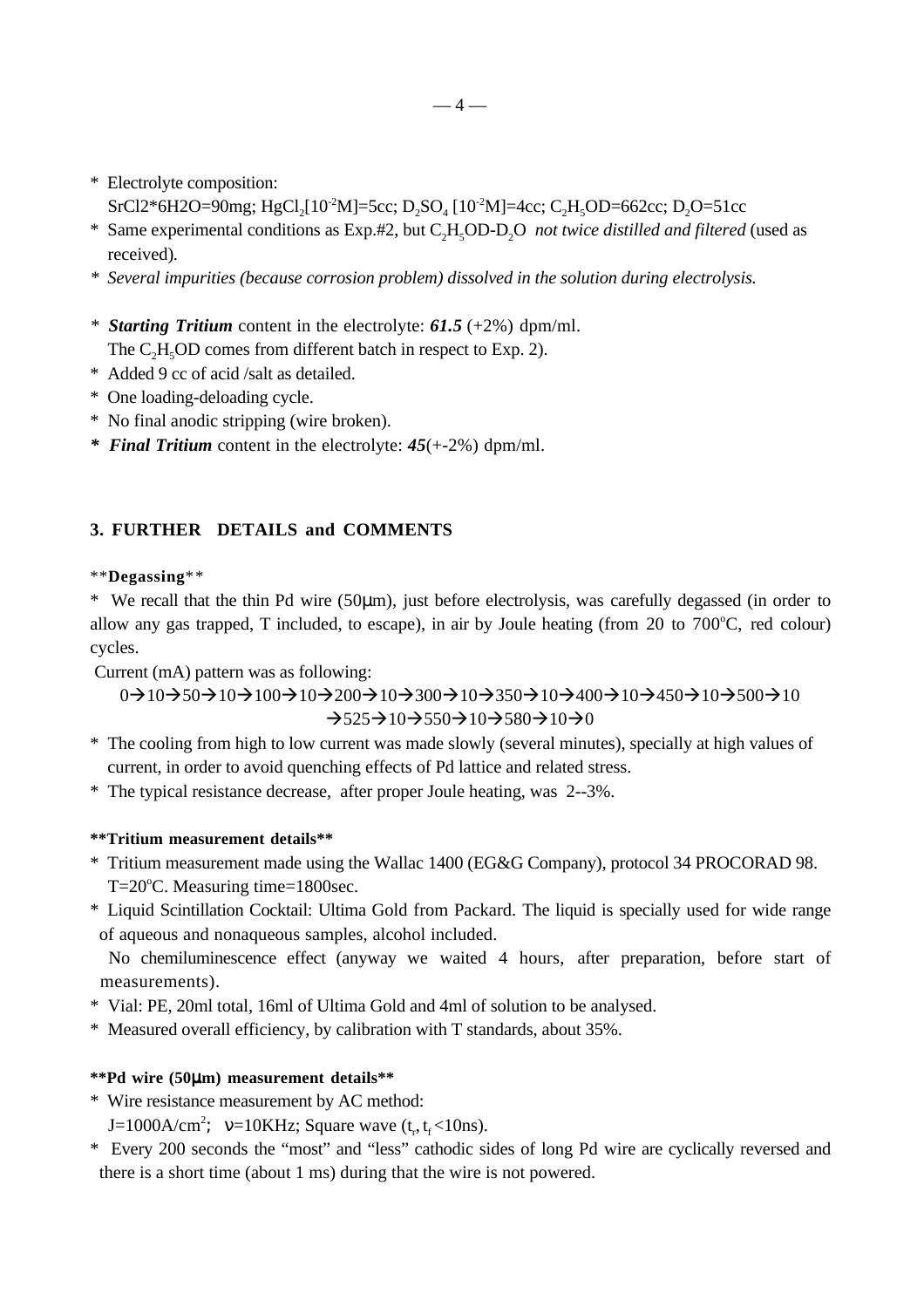#### **\*\*Tritium balance\*\***

\* The total amounts of Tritium atoms produced (in 2 weeks of experiments), in the best experiment, was:

## $>10^{11}$

\* The ratio between the Tritium atoms produced and Pd atoms of the wire was:

# **>10-8**

\* Typically, when there is no overloading, the total T content of solution decreases (from 5 to about 30%),

- depending mainly on current density pattern adopted and number of catodic-anodic cycles.
- \* We can detect increase of T, with enough good statistical significance, only because we used heavy ethyl alcohol: original T content about 10 times lower than even a "low tritium content " heavy water.

\* According to our recent results, that need obviously further confirmation from other Laboratories, it seems that "anomalous" Tritium production is related to large overloading of Deuterium into Palladium by proper electrolytic procedures.

## **ACKNOWLEDGEMENTS**

We are indebted to Prof. Piergiorgio Sona at CESI (Milan, Italy) because very long and stimulating discussion about our, unusual, experimental set-up and electrolytes.

We would like to notify that Dr. Naoto Asami and Kazuaki Matsui, now at Institute of Applied Energy of Tokyo (Japan), were the first people that realised about NON-inorganic pollution of heavy water during Cold Fusion experiments (NHE Project, Sapporo, Japan). Their observations were for us starting points for further analysis.

We deeply thank Prof. Akito Takahashi, (Osaka University, Japan), because useful suggestion and criticism related with low-level Tritium measurements.

We can't forget the very fine work about replications, and several times their original (and wonderful) improvements, of our experimental procedure, made at Pirelli Labs (Milan, Italy) from Flavio Fontana, Daniele Garbelli, Donato Azzarone and Luca Gamberale.

We would like to thank Giannantonio Cibin (LNF-INFN) because skilful assistance during preparation of the manuscript in addition to very useful suggestions and criticisms.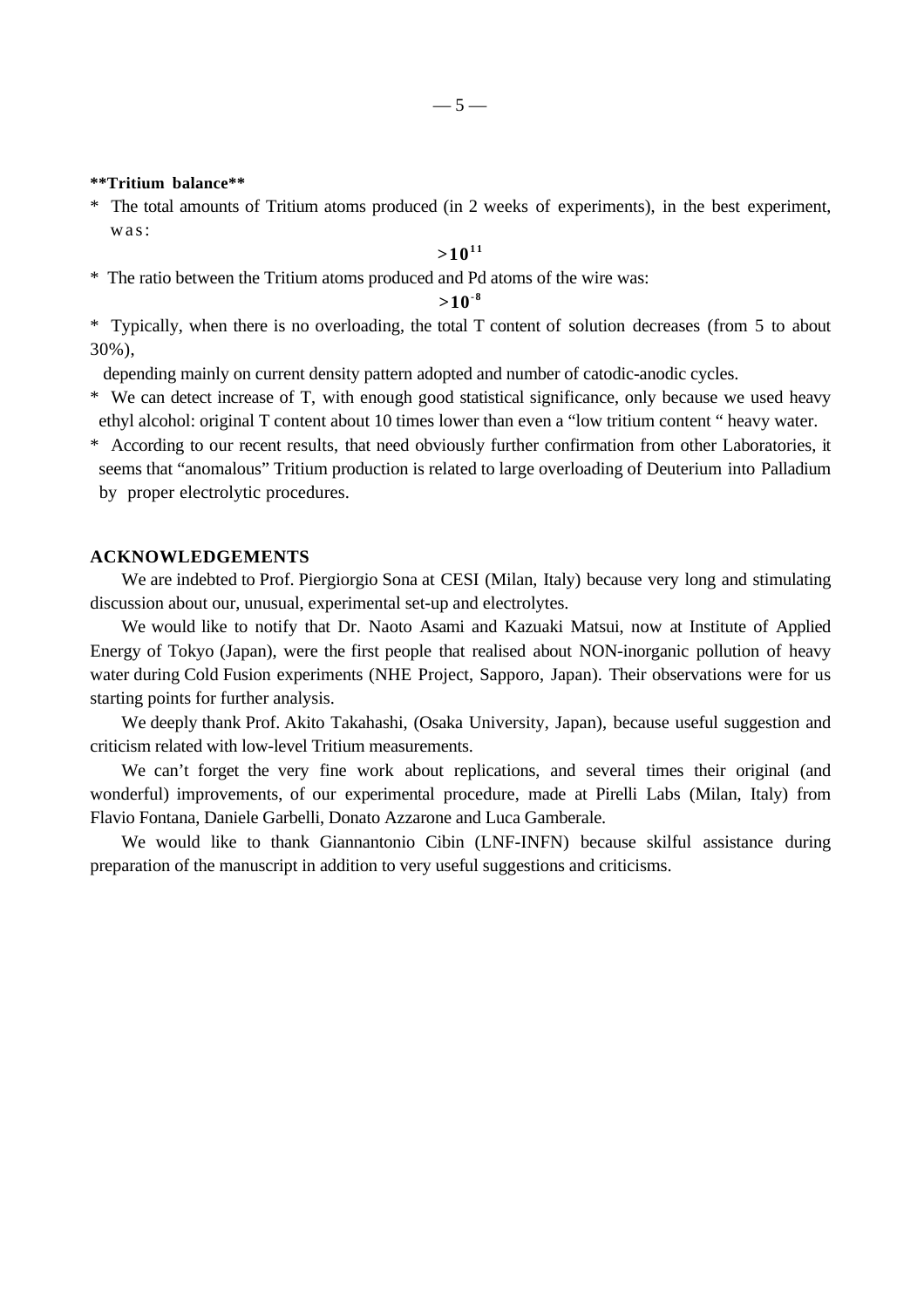# **REFERENCES**

- [1] D'Agostaro, G.A.F., Celani, F.J.V.A., (……) and Nakamura, M. National Centre Biology Information: LOCUS AF280433; 1537 bp DNA linear BCT 19-JAN-2002 DEFINITION *Ralstonia detusculanense* ORGANISM Ralstonia detusculanense Bacteria; Proteobacteria; beta subdivision; Ralstonia group; Ralstonia. Submitted (20-JUN-2000) http://www.ncbi.nlm.nih.gov [2] D'Agostaro, G.A.F., Celani, F.J.V.A., (…. ) and Nakamura, M.
- National Centre Biology Information: LOCUS AF280434; 535 bp DNA linear BCT 19-JAN-2002 DEFINITION *Stenotrophomonas detusculanense* ORGANISM Stenotrophomonas detusculanense Bacteria; Proteobacteria; gamma subdivision; Xanthomonas group; Stenotrophomonas. Submitted (20-JUN-2000) http://www.ncbi.nlm.nih.gov
- [3] F.Celani, A.Spallone et al. "HIGH HYDROGEN LOADING INTO THIN PALLADIUM WIRES THROUGH PRECIPITATE OF ALKALINE-EARTH CARBONATE ON THE SURFACE OF CATHODE: EVIDENCE OF NEW PHASES IN THE Pd-H SYSTEM AND UNEXPECTED PROBLEMS DUE TO BACTERIA CONTAMINATION IN THE HEAVY WATER." Proceedings of the "8<sup>th</sup> International Conference on Cold Fusion", SIF - Conf. Proc. Vol. 70 pg 181-190, Lerici (La Spezia), Italy 21-26 May 2000; Edited by F. Scaramuzzi, Compositori–Bologna, Italy (2000).
- [4] A. Spallone, F. Celani, P. Marini and V. di Stefano. "NEW ELECTROLYTIC PROCEDURE FOR THE OBTAINMENT OF VERY HIGH H/Pd LOADING RATIOS. PRELIMINARY ATTEMPTS FOR ITS APPLICATION TO THE D-Pd SYSTEM."

Proceedings of the "8<sup>th</sup> International Conference on Cold Fusion", SIF - Conf. Proc. Vol. 70 pg 191-198, Lerici (La Spezia), Italy 21-26 May 2000; Edited by F. Scaramuzzi, Compositori–Bologna, Italy (2000).

[5] F.Celani, A. Spallone et al.

"Electrochemical H-D loading of Palladium wires by hydro-alcoholic elecrolytes related to the new discovered *Ralstonia* bacteria into heavy water".

**JCF3-5** 3<sup>rd</sup> Meeting of Japan CF Research Society October 25-26, 2001; Yokohama National University.

http://fomcane.nucl.eng.osaka.u.ac.jp/jcf/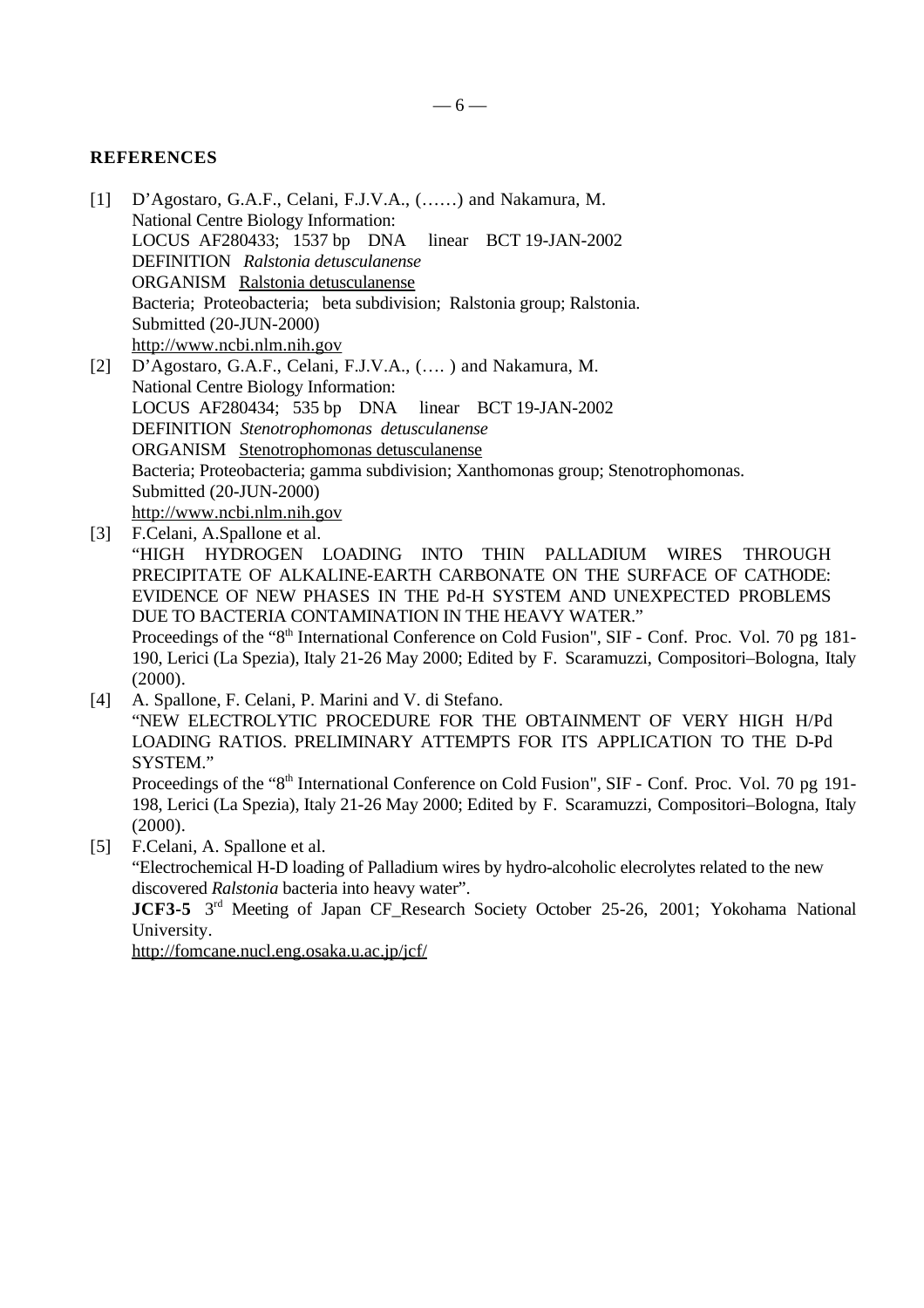

**Fig. 1 –** Raw data Wallac instrument background spectrum. Acquisition time: 1800 sec. Tritium spectrum between channels 20 and 220: equivalent to the end point at 18.58 KeV of β T decay (mean β energy at 5.68 KeV).



Fig. 2 – Raw data Spectrum of commercial, natural wine origin, ethyl alcohol, 95% v.v. (H<sub>2</sub>O 5%) concentrated, virgin. Used as cross-reference for Tritium measurements.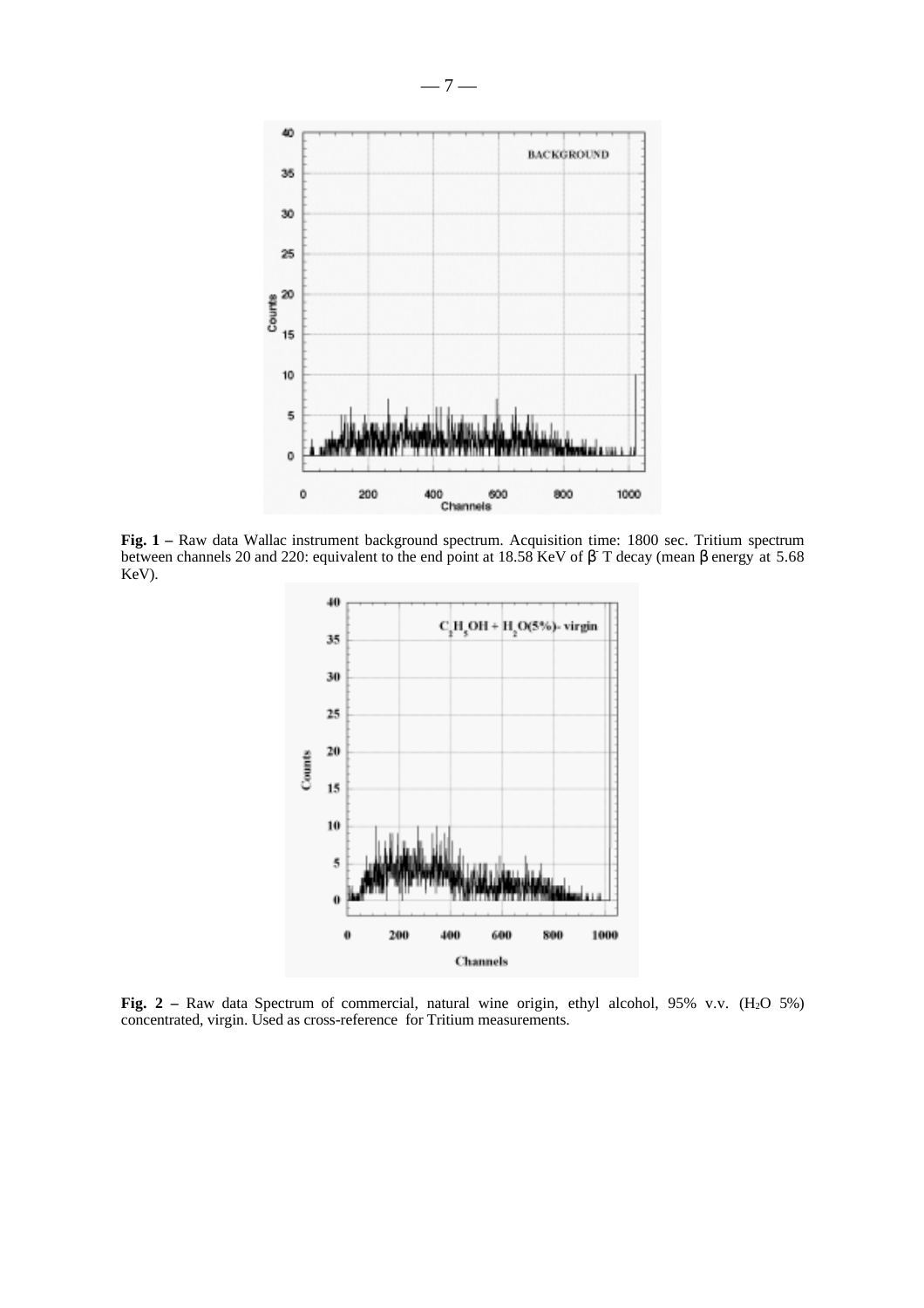

**Fig. 3 –** Raw data. Spectrum of ethyl alcohol-d from Aldrich, Purity 99.5+atom%D. Vacuum distilled and 100nm, on line, PTFE filtered before use.



**Fig. 4** – Raw data. Spectrum of solution obtained mixing 7.2% v.v. D<sub>2</sub>O with heavy ethyl alcohol. Solution twice distilled and on line 100nm PTFE filtered. Total volume: 710cc. This is the initial solution before addition of 12 cc of salts and acids.

 $-8-$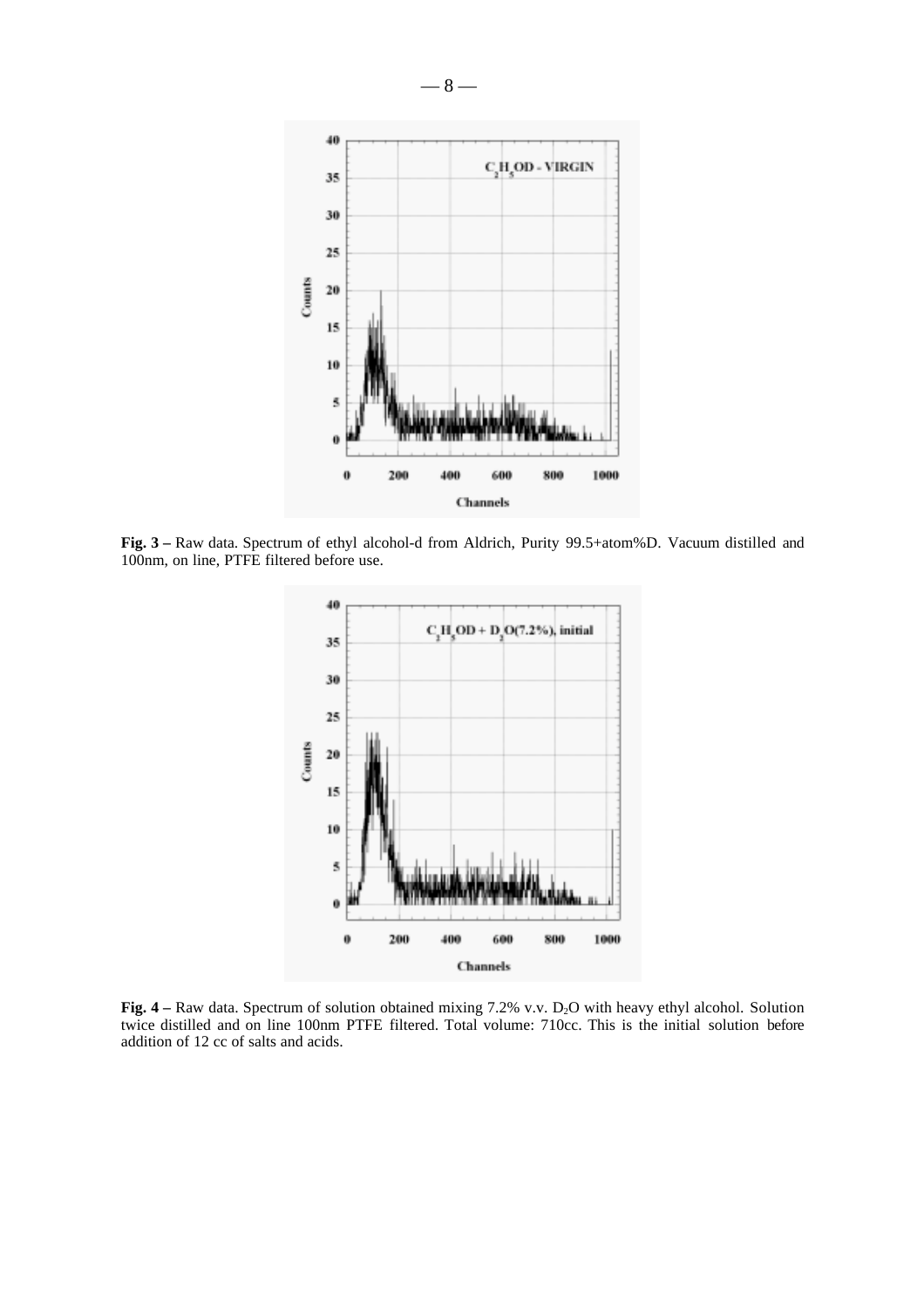

**Fig. 5 –** Raw data. Measurement of final solution at the end of experiment #2. Added other 12 cc of acid and salts in D<sub>2</sub>O (Hg, Sr, S), i.e. D<sub>2</sub>O concentration increased from 7.2% to 8.7%.



**Fig. 6 –** Raw data. Spectrum of virgin, "low tritium content", heavy water. In our procedure, the electrolyte has been twice distilled under vacuum and on-line filtered.

— 9 —